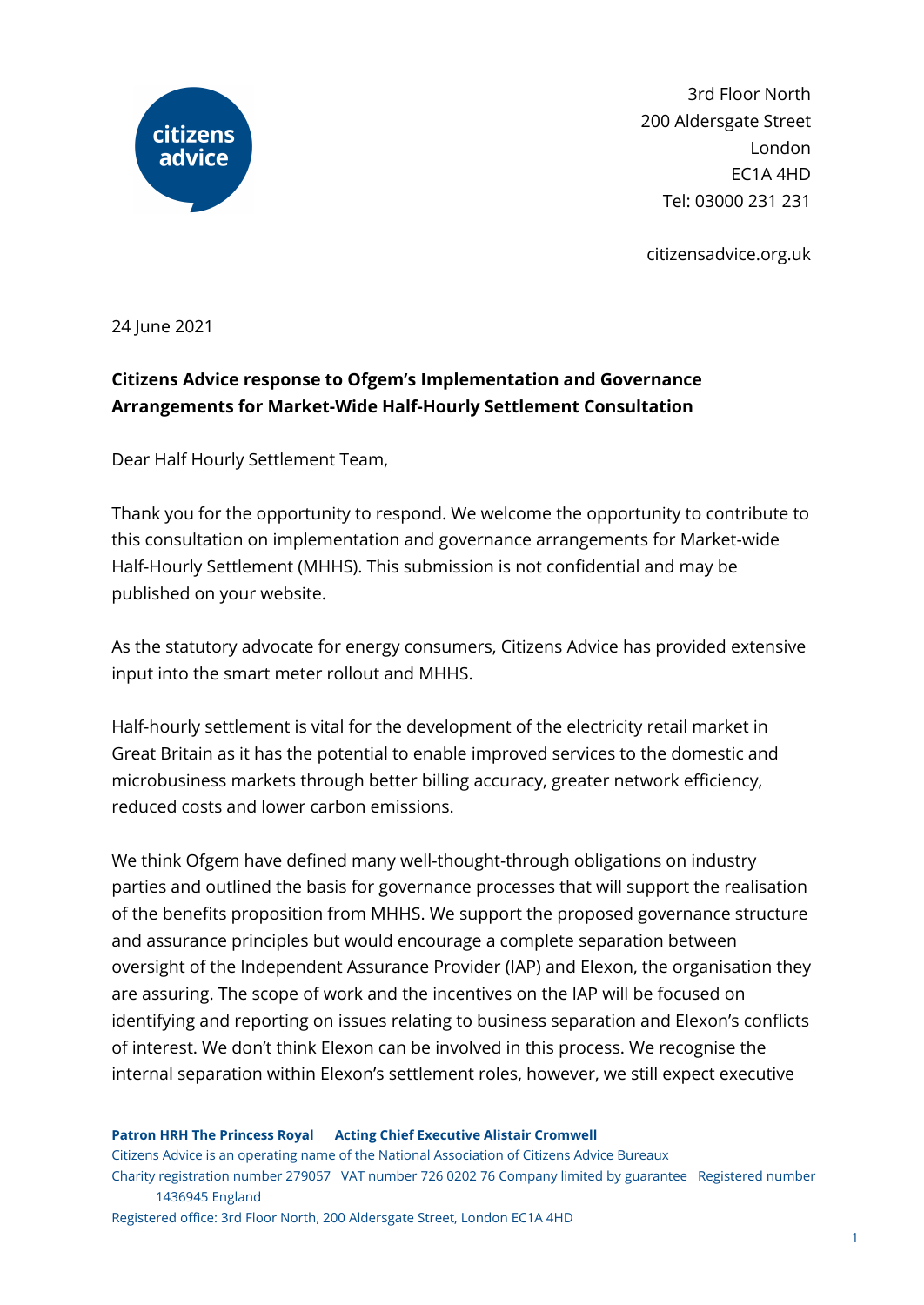teams to have authority in decision making which, where it relates to the SRO function, needs external corroboration of representing its obligations and therefore consumer interests. We believe therefore that Ofgem should oversee the day-to-day assurance management.

## **Towards closer cross code working**

We see efficient delivery of the MHHS programme as significantly dependent on cross code interaction. Currently there is limited detail as to how competing energy governance codes, with different objectives, will reconcile their competing priorities and their industry groups' exposure to costs in the interests of consumers.

To achieve the industry agreement and consumer behaviour change required to deliver the benefits of settlement reform, we encourage Ofgem to set out how to approach cross code cost benefit trade-off decisions. We are currently unable to see clearly how positive consumer net benefit will be assessed and prioritised so that all codes are likely to agree.

This issue could potentially be addressed via a reference in the license obligations to follow defined terms of reference for cross code working, or via guidance or instruction to code governance bodies.

We want code bodies to address the design, delivery and implementation decisions in a way that reflects the needs of MHHS and for their expertise to be well utilised. We encourage Ofgem to require firm commitments to collaborative working and a requirement to present timely cross code cost benefit assessments. This will ensure that Ofgem is not over-relied upon as arbiter. We are not convinced that the current approach of defining where Ofgem will, and will not, intervene will be sufficient. A clearer resolution process between codes is required to stop multiple smaller issues from becoming cumulative to meet the threshold for intervention.

Citizens Advice are concerned that, without greater clarity on a process for reaching cross code agreement, the discretion of code bodies will enable industry parties with an interest in delaying change to force uncooperative code approaches to change. This could be either at a panel or at the working group level, often where transparency is slightly more limited given the lower quoracy requirements and visibility.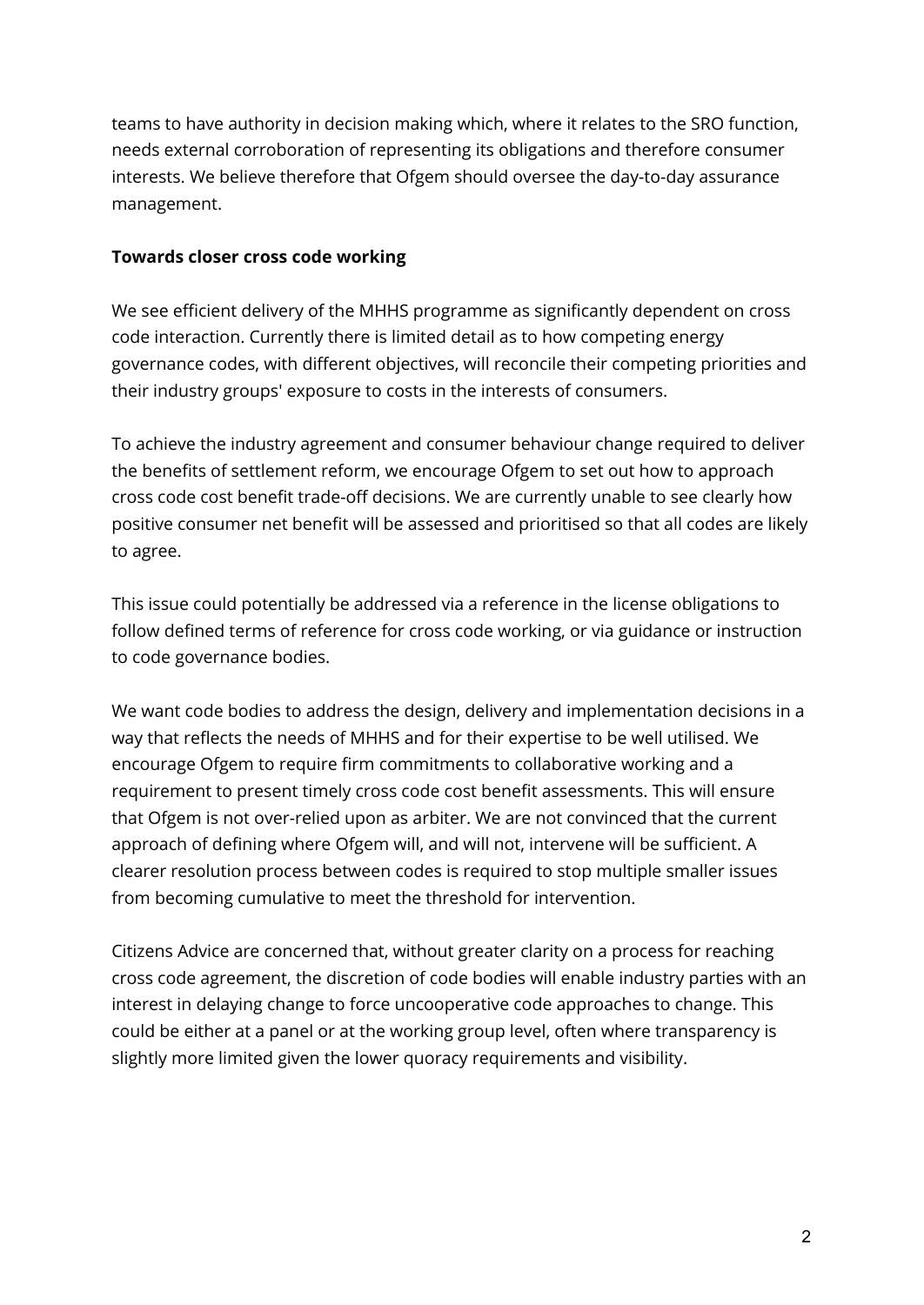It is appropriate that the code panel reflect the views of their constituent parties via the code objectives. As a result, we think there needs to be clear direction from Ofgem about the value prioritisation that codes need to take to realise the benefits of settlement reform as intended. This should include prioritisation of energy and settlement system design that facilitates consumer engagement and behaviour change that constitutes the majority of the potential benefit from settlement reform. This means ensuring key priorities in settlement design include the smart metering experience, consumer access to cost and carbon signals and consumer control of their data.

We are aware that wider code governance and institutional reform is being considered in a different work stream. However given the time pressures for code developments needed to deliver settlement reform, network charging and other cross code impacting modifications we urge better cross code 'ways of working' to be an immediate priority of Ofgem.

Currently, there are numerous fragmented efforts to coordinate activity. For example via Code Administration Code of Practice (CACoP), a panel chair working group, adhoc panel secretariat work on modifications and now cross code working groups and a cross code advisory group. Given the high importance of cross code agreement in the near future we encourage a unified, proportionate and visible process for cross code working to collaboratively both anticipate and then consider modifications that require cross code action.

## **1. Do you agree that the balance of the duty to cooperate in licences and the more detailed obligations set out here will be sufficient to ensure that all parties are subject to the right obligations to secure timely and effective implementation of MHHS?**

We want to see the MHHS programme management receive the necessary industry commitment and technical expertise that will support the efficient delivery of a Target Operating Model (TOM) that has the best overall outcome on consumers energy services. This requires a robust process to ensure a 'duty to cooperate' is monitored and enforced. There is a risk that code interdependencies are used to delay progress with MHHS implementation.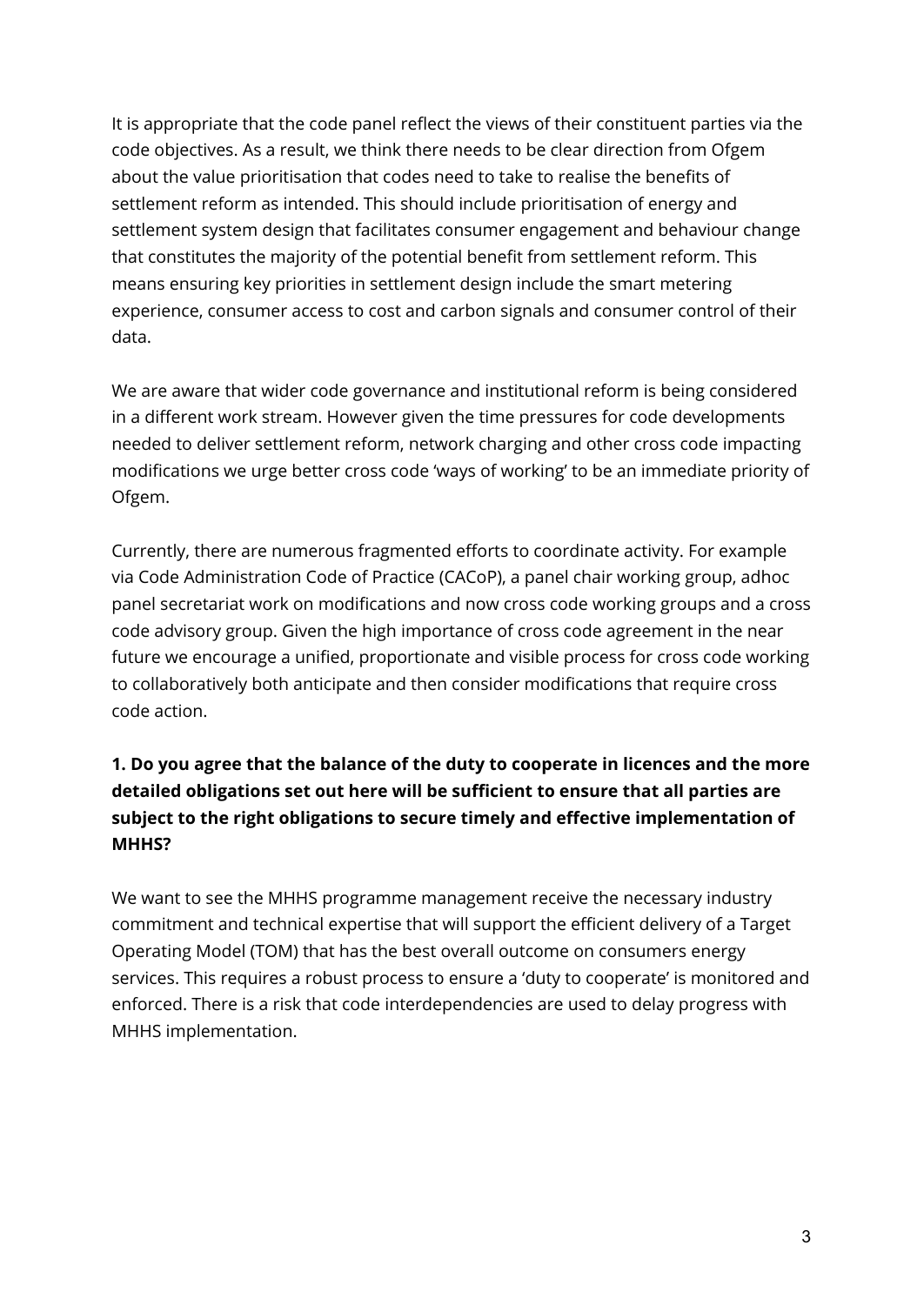We can't yet see a clear process that shows how the necessary industry expertise will be used to find the practical, proportionate, delivery options efficiently. In particular, this is important to mitigate the key programme risks, which include system impacting changes for centralised systems and diffuse settlement parties and consumers.

This will need to develop over time - however, we note the industry feedback, via Ofgem's recent consultation and the Complete Strategy report, that expresses concerns about Elexon's ability to coordinate the industry change required by the programme and the lack of clarity around the Programme Party Coordinator role. We see a need for expertise in this area to deliver MHHS and for Ofgem, as a sponsor and ultimate owner of a key structural risk for governance delivery, to provide direction.

The proposed Cross Code Advisory Group (CCAG) that Ofgem have outlined will support Elexon acting as MHHS Implementation manager and the Programme Steering Group. We are concerned that it is defined by Ofgem as to simply "operate by consensus". We are unconvinced this will meet the objectives outlined above for two reasons. Firstly, the proposed structure will not bring in the requisite code knowledge and expertise that reflects the key impacted infrastructure at an early stage to support the delivery of a practical and efficient TOM model. Secondly, we expect there to be instances, particularly in the case of the DCC system and supplier impacting modifications where the implementation of impact assessment will require a robust business case to justify change in which whole system benefits need to be assessed.

We note the recommendation of Complete Strategy that "*industry staff are included in the wider programme management function, these staff should be provided by a range of industry parties to provide a fuller breadth of experience and knowledge, and to demonstrate explicitly that MHHS is an industry-wide programme*". It is reassuring that Elexon has pursued this objective and plans to have wider industry staff working as part of the design authority team within the central programme. We think it is vital that a broad range of industry parties and expertise will be both within the planned mobilisation stage, design authority and implementation teams.

If this is done well it should support effective communication and engagement with industry parties which will be critical to the delivery of the programme.

It would seem sensible for Ofgem to explicitly reference the expected ways of cross code working and consider how they expect efficient ways of working will be revealed.